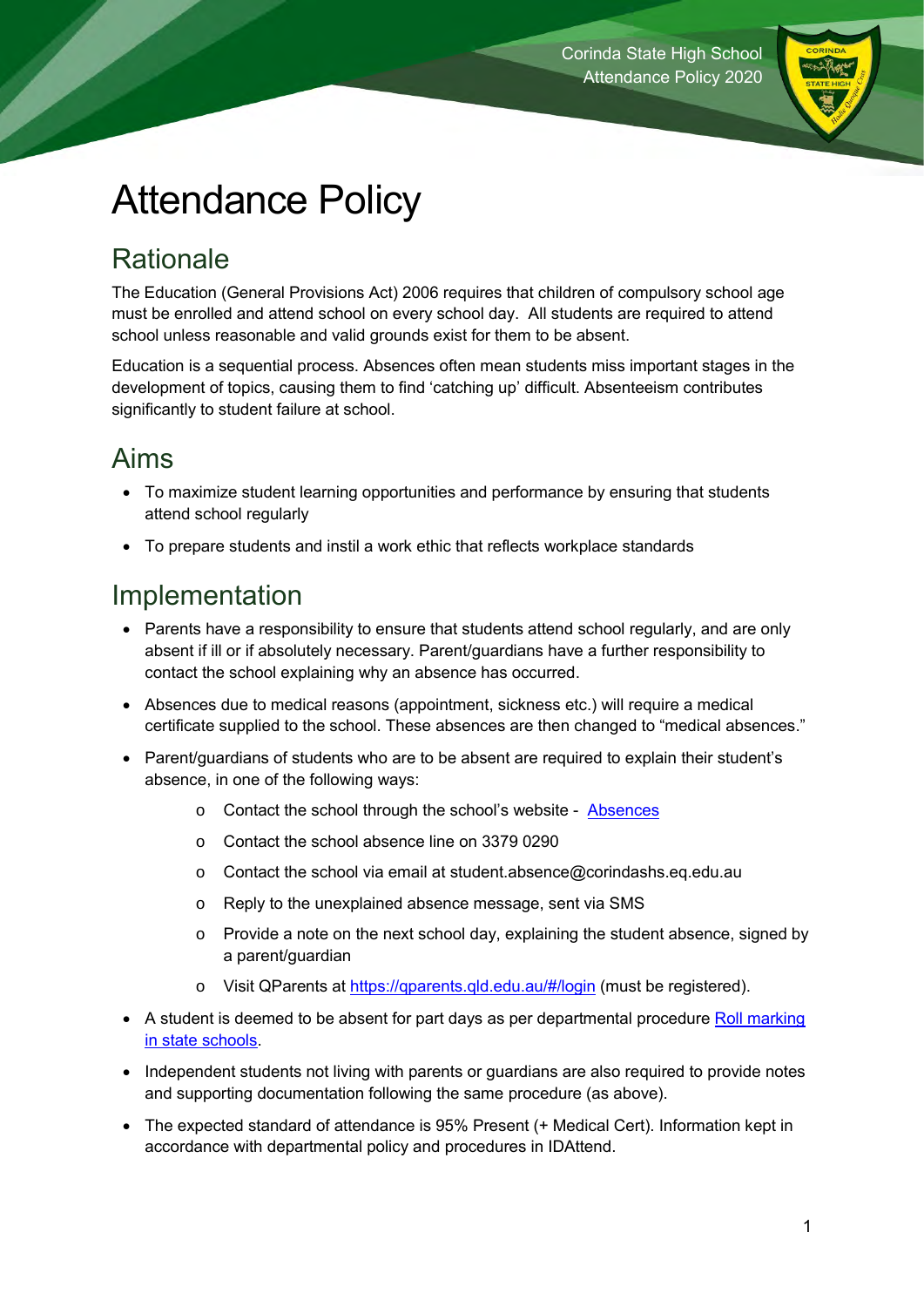

- Absences during assessment are addressed through the Corinda State High School [Assessment policy.](https://corindashs.eq.edu.au/SupportAndResources/FormsAndDocuments/Documents/General%20information%20and%20policies/Policies/Assessment%20Policy%202020%20v1.2.pdf)
- Unexplained or inadequately explained absences will be deemed as unauthorised absences. This may result in communication with parents and the student involved, so as to implement strategies that will resolve the issue by offering support to improve attendance.
- Students who fall below the expected standard of attendance may be required to show cause and attend a meeting with support staff. These students may also be placed on the non-representative list.
- Ongoing unauthorised or unexplained absences, or lack of cooperation regarding student attendance, will result in a formal attendance conference being organised. Unresolved attendance issues of post-compulsory students may result in withdrawal of credit from subjects, or ultimately to the cancellation of enrolment for failure to participate in a program of instruction. Unresolved attendance issues of students in the compulsory participation phase of schooling will result in formal notification and may be reported by the Principal to the Executive Director Schools, with a recommendation to consent to prosecution.
- All student absences are recorded each period by teachers, and regular reports provided to monitor attendance patterns.
- Student attendance and absence figures will appear on student reports.
- Aggregated student attendance data is reported to the wider community each year as part of the Annual School Report.

## **Responsibilities**

#### *Parents/Guardians*

- Ensure their child arrives at school on time and attends their educational program every school day.
- Minimise disrupting their child's school day so their child has the best opportunity to learn.
- Provide current contact details to the school to enable effective notification/communication.
- Contact the school prior to any planned absences and provide an explanation (preferably in writing) for each absence, either before or on the day of absence, or as soon as practicable, in accordance with the schools' communication processes.
- Ensure their child follows the school's recommended processes and procedures for late arrival and early departure.
- Notify the school of their child's late arrival or early departure using the school's recommended communication processes and procedures, as outlined in the Student Planner.
- Notify the School Engagement Teacher and Deputy Principal if student is to be absent for an extended period of time.
- Contact the Guidance Officer, School Engagement Teacher, House Master or Deputy Principal if the student refuses to attend school.